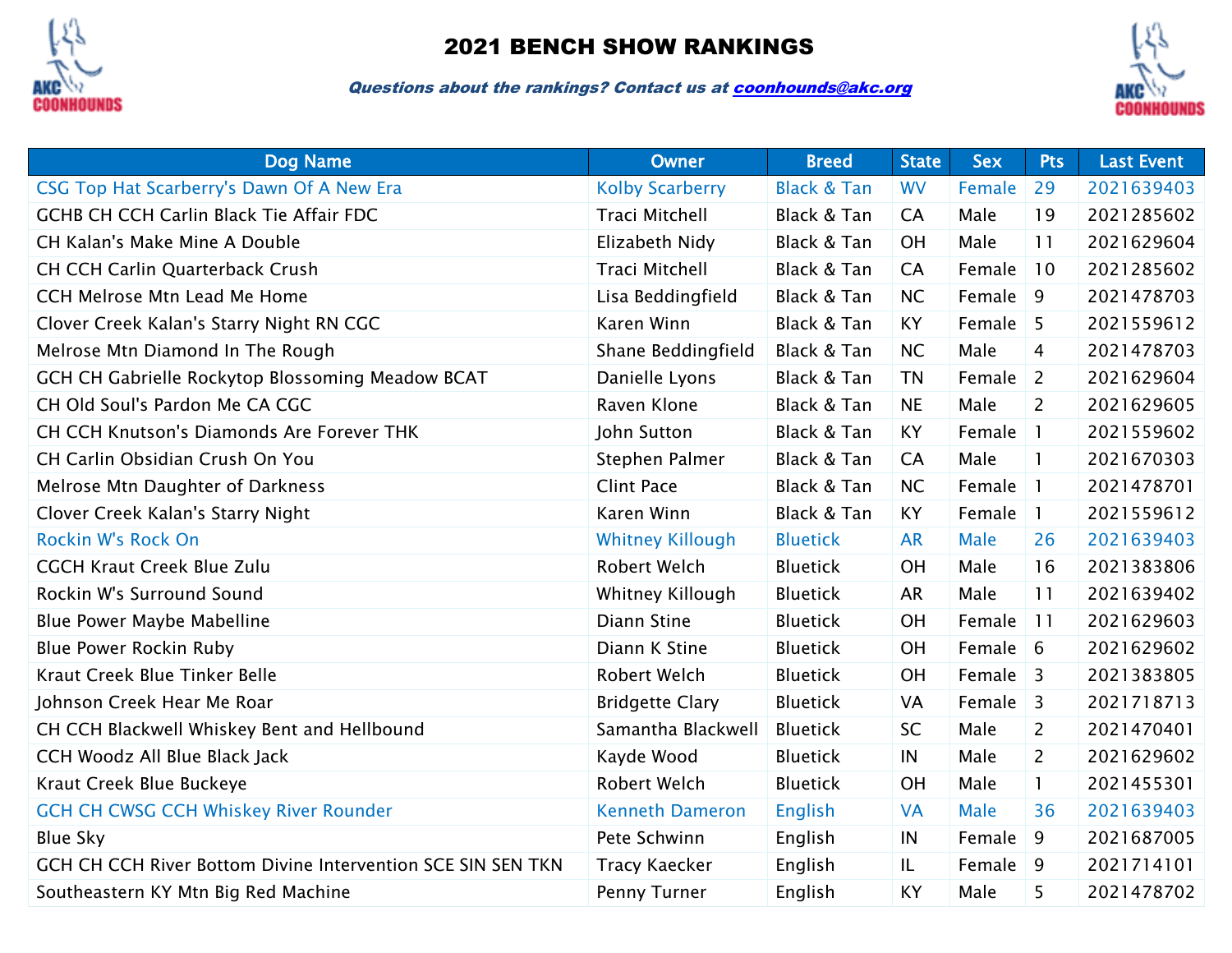| <b>EEE River Bottom Kate</b>                   | Jewel Edman              | English      | <b>OH</b> | Female $\vert$ 2 |                | 2021687005 |
|------------------------------------------------|--------------------------|--------------|-----------|------------------|----------------|------------|
| CH CCH Southeasterns Kentucky Mtn Sweet Dreams | Rhonda Brown             | English      | <b>NC</b> | Female           | $\vert$ 2      | 2021629603 |
| River Bottom Country Boy Can Survive           | Franklin Williams        | English      | IL        | Male             | $\mathbf{1}$   | 2021559601 |
| <b>Circle M Shadow's Legend</b>                | <b>Abby McCorkle</b>     | Leopard      | IN        | <b>Male</b>      | 30             | 2021455307 |
| Circle M Sky's The Limit                       | Abby McCorkle            | Leopard      | IN        | Female           | 10             | 2021455307 |
| <b>CGCH Black Sadie</b>                        | <b>Tara Winters</b>      | Leopard      | <b>OH</b> | Female $\vert$ 2 |                | 2021455307 |
| <b>CH County Line Tuesday's Legacy</b>         | Christina Officer        | <b>Plott</b> | <b>KY</b> | Female           | 12             | 2021714101 |
| <b>CSG Suncrest Significant Promise</b>        | <b>Becky Church</b>      | Plott        | <b>NC</b> | Female 8         |                | 2021478703 |
| <b>CGCH My Dog I'm Calling Dibs</b>            | Wayne Steele             | Plott        | VA        | Male             | 6              | 2021639403 |
| <b>GCH CCH County Line She's A Keeper</b>      | Christina Officer        | Plott        | KY        | Female           | $\overline{4}$ | 2021559605 |
| CH Countyline Sidearm Krazy Karter             | Lori Mills               | Plott        | AL        | Male             | 4              | 2021714101 |
| <b>Ringer3 Yargers Country Girl</b>            | Ryann McMurray           | Plott        | <b>OH</b> | Female           | 3              | 2021383803 |
| <b>GCH CH CGCH County Line Roosevelt</b>       | Christina Officer        | Plott        | KY        | Male             | $\mathbf{2}$   | 2021559605 |
| CH CCH Live Oaks Hearts Won't Lie              | Rita Ellis               | Plott        | <b>NC</b> | Female           | $\sqrt{2}$     | 2021478703 |
| <b>CH CGCH Wabash River Magic Mike</b>         | <b>Ava Newcom</b>        | Redbone      | IN        | <b>Male</b>      | 34             | 2021455307 |
| CCH Robs Code Red Seal of Approval             | <b>Beth Jenkins</b>      | Redbone      | VA        | Male             | 8              | 2021718713 |
| Ringer 3 I'm A Fancy Risk                      | Ryan McMurray            | Redbone      | <b>OH</b> | Female           | 7              | 2021455307 |
| CCH Wabash River Whole Lotta Rosie             | Andi Emory               | Redbone      | <b>NC</b> | Female $\vert$ 5 |                | 2021478702 |
| Mona Lisa's Mystic Smile                       | Melesa McNutt            | Redbone      | IN        | Female 4         |                | 2021639403 |
| Grand Rivers Ride Boldly Ride                  | Marissa Turner           | Redbone      | OK        | Male             | $\mathbf{I}$   | 2021629603 |
| Double Oaked Bourbon                           | Adam Wilson              | Redbone      | KY        | Male             | 1              | 2021559607 |
| Wrights Ragged Ridge Red Comanche              | Victor Wright            | Redbone      | <b>OH</b> | Male             | $\mathbf{1}$   | 2021455303 |
| <b>CGCH Laurel Valley Loose Cannon</b>         | <b>Ryann McMurray</b>    | Walker       | <b>OH</b> | Female           | 53             | 2021455308 |
| Skyline's Stop And Stare                       | <b>Beth Jenkins</b>      | Walker       | VA        | Male             | 42             | 2021718713 |
| CH Southern All American Ruger CGC             | <b>Tiffany Adkins</b>    | Walker       | WV        | Male             | 39             | 2021639403 |
| Wabash River Rinstone Cowgirl                  | Niki Elburn              | Walker       | IN        | Female           | 37             | 2021687005 |
| CGCH Chrissy's Rip Em Up Rowdy                 | Chrissy Johnson          | Walker       | SC        | Male             | 24             | 2021639402 |
| Ringer 3 Packin Heat                           | Ryan McMurray            | Walker       | OH        | Male             | 19             | 2021455308 |
| Buckeye Valley Wayward Son                     | <b>Tiffany Schmersal</b> | Walker       | OH        | Male             | 17             | 2021455308 |
| GCH CH CSG Stackem Up He's How Pros Play       | Tricia Snedegar          | Walker       | MI        | Male             | 14             | 2021629605 |
| CCH Ringer3 Southern Playboy                   | Ryann McMurray           | Walker       | OH        | Male             | 13             | 2021383804 |